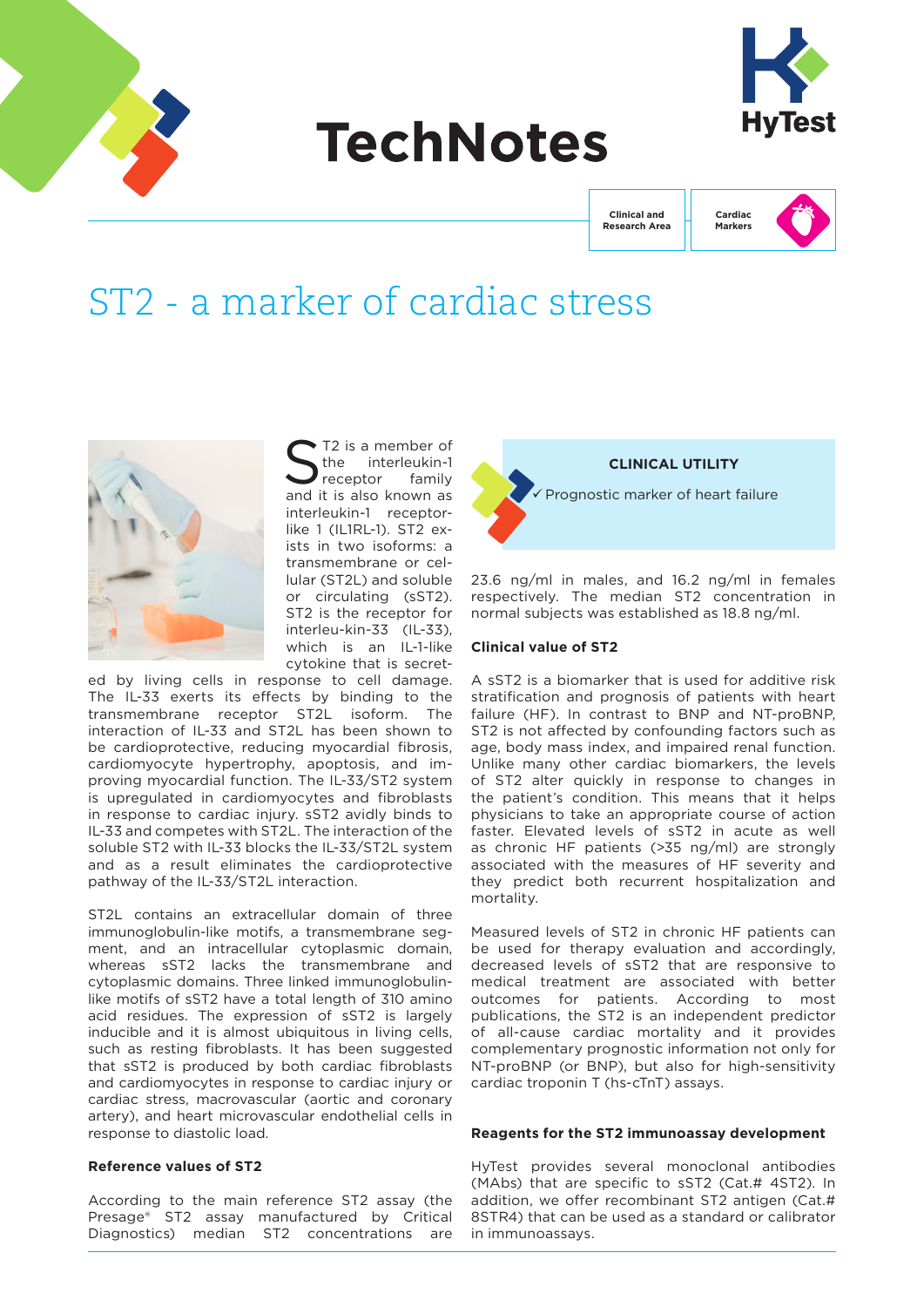# **Monoclonal antibodies specific to ST2**

Our MAbs that are specific to ST2 are wellcharacterized and they may be used for the development of sensitive and precise immunoassays. These antibodies were obtained after the immunization of various animal species (mice, rabbits, and rats) with recombinant human ST2, expressed in mammalian cell line. The ST2 antibodies developed by HyTest specialists are both in vitro produced hybridoma MAbs, as well as recombinant and recombinant chimeric MAbs (see the ordering information).

Different types of antibodies can work differently in various applications. Therefore, we give our customers the opportunity to choose the most suitable antibodies for their platforms. HyTest MAbs that are specific to ST2 were studied in different immunoassay formats, such as sandwich ELISA and immunofluorescent (FIA) assays. Both assay platforms can be used for the development of highsensitive and precise ST2-specific immunoassays.

#### **Sandwich immunoassays**

For the detection of ST2 in plasma samples of HF patients we recommend different MAb combinations (see Table 1). Some of them have better characteristics (sensitivity) when used in the sandwich ELISA platform, whereas others have better characteristics (assay time) when used in the sandwich FIA platform.

**Table 1. Recommended capture-detection pairs (prototype assays in sandwich ELISA format are marked in black, prototype assays in sandwich FIA format are marked in blue).** Limit of detection (LoD) was determined as the mean of the blank (TBST buffer (ELISA)/assay buffer (FIA)) +2\*SD. Recombinant ST2 (Cat.# 8STR4) reconstituted in a corresponding buffer was used as an analyte.

| Capture<br><b>MAb</b> | <b>Detection</b><br>MAb | $LoD$ (pg/ml)<br>for ELISA/FIA | Assay format,<br><b>ELISA/FIA</b> |
|-----------------------|-------------------------|--------------------------------|-----------------------------------|
| S207                  | S <sub>10</sub> 3       | 30                             | $+/-$                             |
| S207                  | S501                    | 40                             | $+/-$                             |
| S501                  | S <sub>10</sub> 3       | 40/70                          | $+/+$                             |
| S <sub>215</sub>      | S <sub>10</sub> 3       | 30/70                          | $+/+$ (in revers<br>orientation)  |
| S512                  | S <sub>10</sub> 3       | 40                             | $+/-$                             |
| S985                  | S501                    | 90                             | $-$ /+                            |
| S985                  | S <sub>512</sub>        | 70                             | $-$ /+                            |
| S985                  | S <sub>10</sub> 3       | 50                             | $-$ /+                            |
| S <sub>101</sub>      | S985                    | 70                             | $-$ /+                            |

All recommended capture-detection pairs that were tested in the sandwich ELISA platform have sensitivity that is comparable with the sensitivity of the reference Presage® ST2 assay or better, while using serial dilutions of pooled plasma from

HF patients. A calibration curve for the prototype assay S215-S103 is shown in Figure 1.

The saturation rate was assessed for all the sandwich FIA assay prototypes. Based on the results, for assay prototypes using MAb S985 as capture and any of the MAbs S501, S512, or S103 as detection, as well as the assay prototype S101-S985, the saturation rate was higher compared to other MAb combinations. Therefore, these pairs can be recommended for rapid assay development.



**FIGURE 1. Representative calibration curve for the ST2 prototype assay (S215-S103, sandwich ELISA), using recombinant ST2 (HyTest, Cat.# 8STR4) as the antigen.**

#### **Detection of ST2 in clinical samples**

In order to conduct correlation studies between HyTest prototype immunoassays and the reference Presage® ST2 assay, the concentrations of ST2 were measured in the EDTA-plasma samples of 5 healthy subjects and 26 heart failure subjects respectively. Figure 2 shows the correlation studies between immunoassays that utilize MAbs S215-S103 and a commercially available diagnostic Presage® ST2 assay. The concentrations of ST2 obtained with these assays are directly comparable with the Pearson correlation coefficient of 0.98.



**FIGURE 2. ST2 concentrations that were obtained with the S215-S103 prototype immunoassay and the Presage® ST2 assay.** The correlation coefficient (Pearson) between the assay S215 (capture) - S103 (detection) and the Presage ST2 assay is 0.98. Both assays are sandwich ELISA immunoassays and the protocol used was similar to that which was used in the Presage® ST2 assay.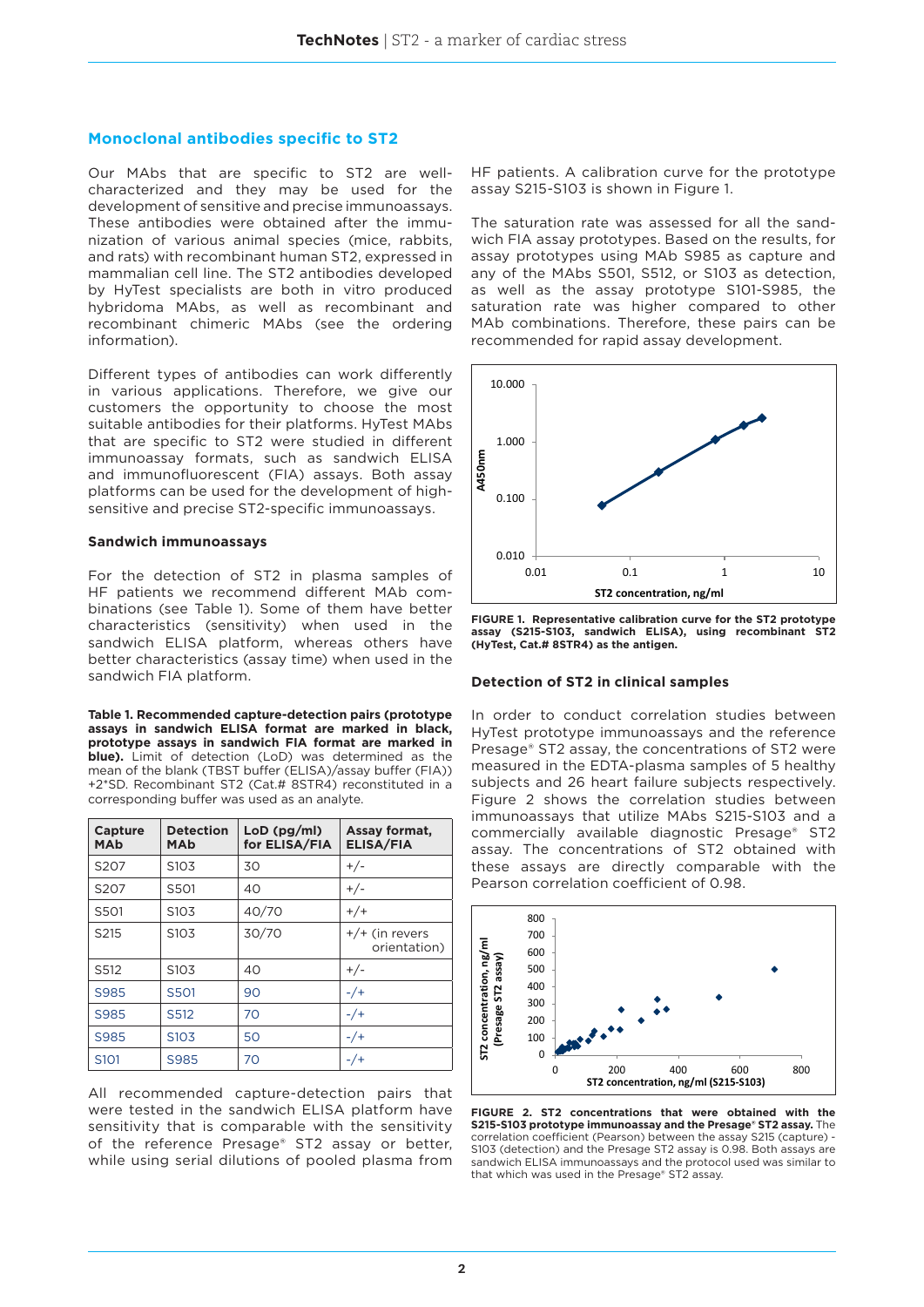# **Recombinant ST2**

HyTest recombinant ST2 (Cat.# 8STR4) is suitable for use as a standard or calibrator in immunoassays. Synthetic DNA fragment encoding amino acids 19-328 of human ST2 (accession number UniProtKB Q01638, ILRL1\_HUMAN, isoform B) is used for recombinant protein expression in mammalian cell line. The recombinant ST2 consists of 310 amino acid residues and contains N-terminal His6-tag. The protein has a theoretical molecular weight (Mw) of approximately 36 kDa and it has several sites of N-glycosylation. SDS-PAGE of recombinant ST2 reveals that it migrates as a diffuse band because of N-glycosylation with apparent Mw of 58 kDa (see Figure 3).

The recombinant ST2 has a tendency to form dimers and it is therefore likely that the purified protein preparation contains a small amount of dimeric ST2 as well.



**FIGURE 3. SDS-PAGE of recombinant ST2 (Cat.# 8STR4) fragment under reducing conditions in a gradient gel (8-16%).** 2 µg of purified protein was loaded on the gel. The purity of recombinant ST2 is more than 95%.

# **Ordering information**

### **MONOCLONAL ANTIBODIES**

| l Product name  | Cat. H           | <b>MAb</b>       | <b>Subclass</b> | <b>Remarks</b>                          |
|-----------------|------------------|------------------|-----------------|-----------------------------------------|
| ST <sub>2</sub> | 4ST <sub>2</sub> | S985             | lgG1            | In vitro, FIA                           |
|                 |                  | S <sub>101</sub> | lgG1            | In vitro, FIA                           |
|                 |                  | S <sub>103</sub> | lgG1            | EIA, FIA, recombinant chimeric antibody |
|                 |                  | S207             | lgG             | EIA, recombinant rabbit antibody        |
|                 |                  | S215             | lgG             | EIA, FIA, recombinant rabbit antibody   |
|                 |                  | S501             | lgG1            | EIA, FIA, recombinant chimeric antibody |
|                 |                  | S512             | lgG1            | EIA, FIA, recombinant chimeric antibody |

#### **ANTIGEN**

| Product name                           | Cat. # | <b>Purity</b> | ∣ Source    |
|----------------------------------------|--------|---------------|-------------|
| ST2/IL1RL1 protein, human, recombinant | 8STR4  | >95%          | Recombinant |

#### **Recombinant ST2 tolerates freeze-thaw cycles**

We tested the immunochemical stability of reconstituted recombinant ST2 after several repeated freeze-thaw cycles. The immunoreactivity, as measured using the S207-S103 prototype assay with the Europium label, did not change significantly when the protein was subjected to five freeze-thaw cycles (see Figure 4).



**FIGURE 4. Reconstituted recombinant ST2 subjected to 5 freezethaw cycles.** Data are presented as a mean value of three tested dilutions of the sample with the standard deviation as a spread.